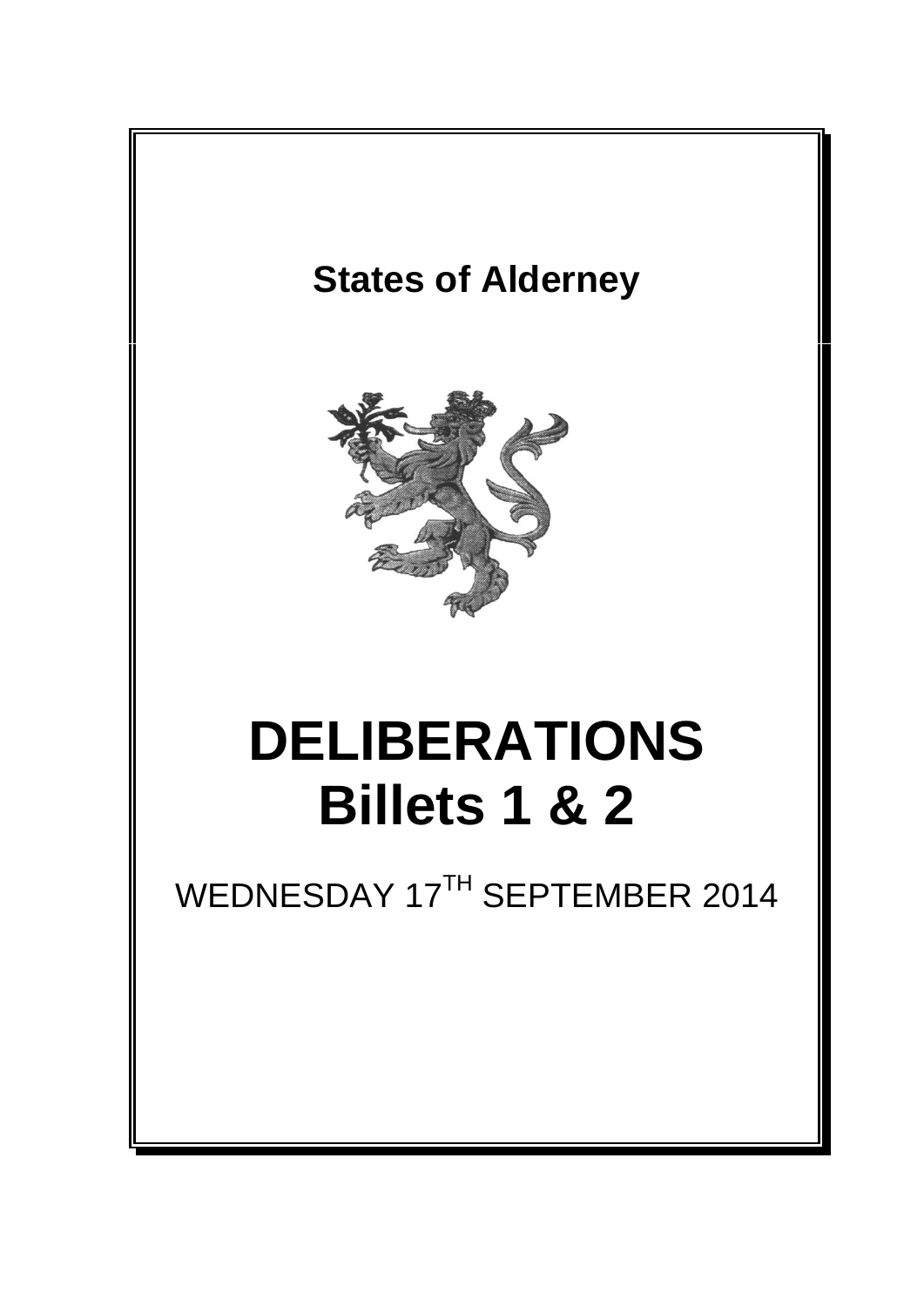# **STATES OF ALDERNEY**

## **DELIBERATIONS FOR THE MEETING OF**

# **WEDNESDAY 17 TH SEPTEMBER 2014 AT 17:30**

Present: Mr Stuart Trought, President Mr Matt Birmingham Mr Ray Berry Mr Louis Jean Mr Neil Harvey Mr Francis Simonet Mr Robert McDowall Mr Chris Rowley Mr Steve Roberts Mrs Norma Paris

Colonel Colin Mason represented His Excellency The Lieutenant-Governor of the Bailiwick of Guernsey.

## **Billet No 1**

### **Item I Chief Pleas**

No Chief Pleas were received

### **Item II The Financial Services Ombudsman (Bailiwick of Guernsey) Law, 2014**

**The States resolved to approve "The Financial Services Ombudsman (Bailiwick of Guernsey) Law, 2014"**

Proposed by Mr McDowall and seconded by Mr Simonet

Approved unanimously

### **Item III The Alderney eGambling (amendment) Regulations, 2014**

**The States resolved that 'The Alderney eGambling (Amendment) Regulations, 2014' not be annulled.**

Proposed by Mr Harvey and seconded by Mr Simonet

Approved unanimously

.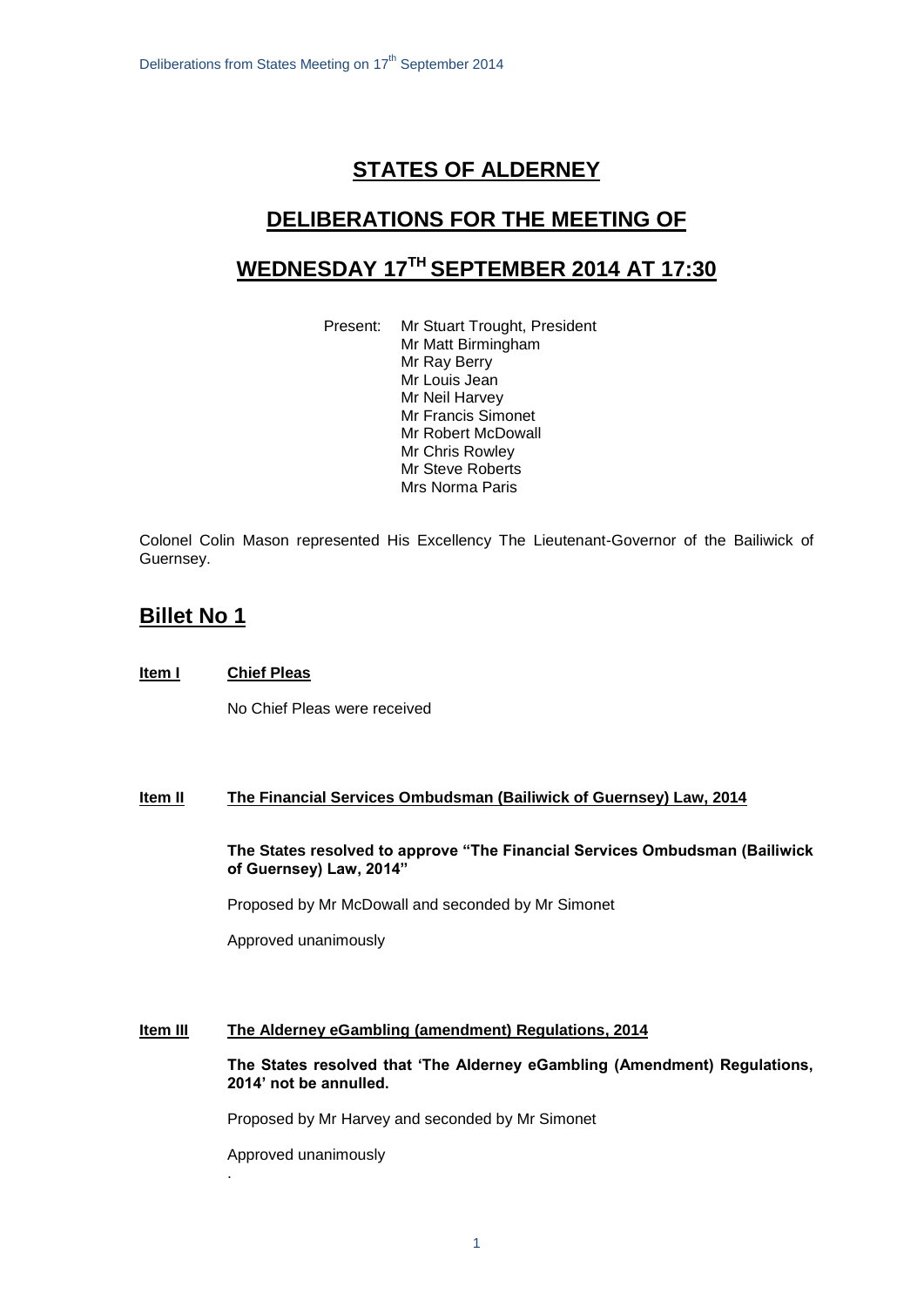# **Billet No 2**

### **Item I The Separation, Maintenance and Affiliation Proceedings (Alderney) (Amendment) Law, 2014**

**The States of Alderney resolved:**

- **(a) to rescind its Resolution of 19th March 2014 approving the Projet de Loi 'The Separation, Maintenance and Affiliation Proceedings (Alderney) (Amendment) Law, 2014' and requesting the President to seek Royal Sanction; and**
- **(b) to approve the accompanying Projet de Loi under the same title and to request the President to seek the Sanction of Her Most Excellent Majesty in Council for it to have force of Law in the Island of Alderney.**

Proposed by Mr Simonet and seconded by Mr Rowley

Approved unanimously

#### **Item II The Russian Federation (Restrictive Measures) (Alderney) Ordinance, 2014**

#### **The States of Alderney resolved to approve** '**The Russian Federation (Restrictive Measures) (Alderney) Ordinance, 2014'**

Proposed by Mrs Paris and seconded by Mr Simonet

Approved by a majority, all in favour except Mr McDowall who voted against

#### **Item IIIA The Crimea and Sevastopol (Restrictive Measure) (Alderney) Ordinance, 2014**

**The States of Alderney resolved to approve 'The Crimea and Sevastopol (Restrictive Measure) (Alderney) Ordinance, 2014'**

Proposed by Mr Birmingham and seconded by Mr Simonet

Approved by a majority, all in favour except Mr McDowall who voted against

#### **Item IIIB The Sudan (Restrictive Measures) (Alderney) Ordinance, 2014 ; and The South Sudan (Restrictive Measures) (Alderney) Ordinance, 2014**

**The States of Alderney resolved to approve:**

- **i. The Sudan (Restrictive Measures) (Alderney) Ordinance, 2014 ; and**
- **ii. The South Sudan (Restrictive Measures) (Alderney) Ordinance, 2014; and**
- **iii. that 'The Sudan (Provision of Technical Assistance, etc.) (Alderney) Ordinance, 2004' be repealed**

Proposed by Mr Berry and seconded by Mr Simonet